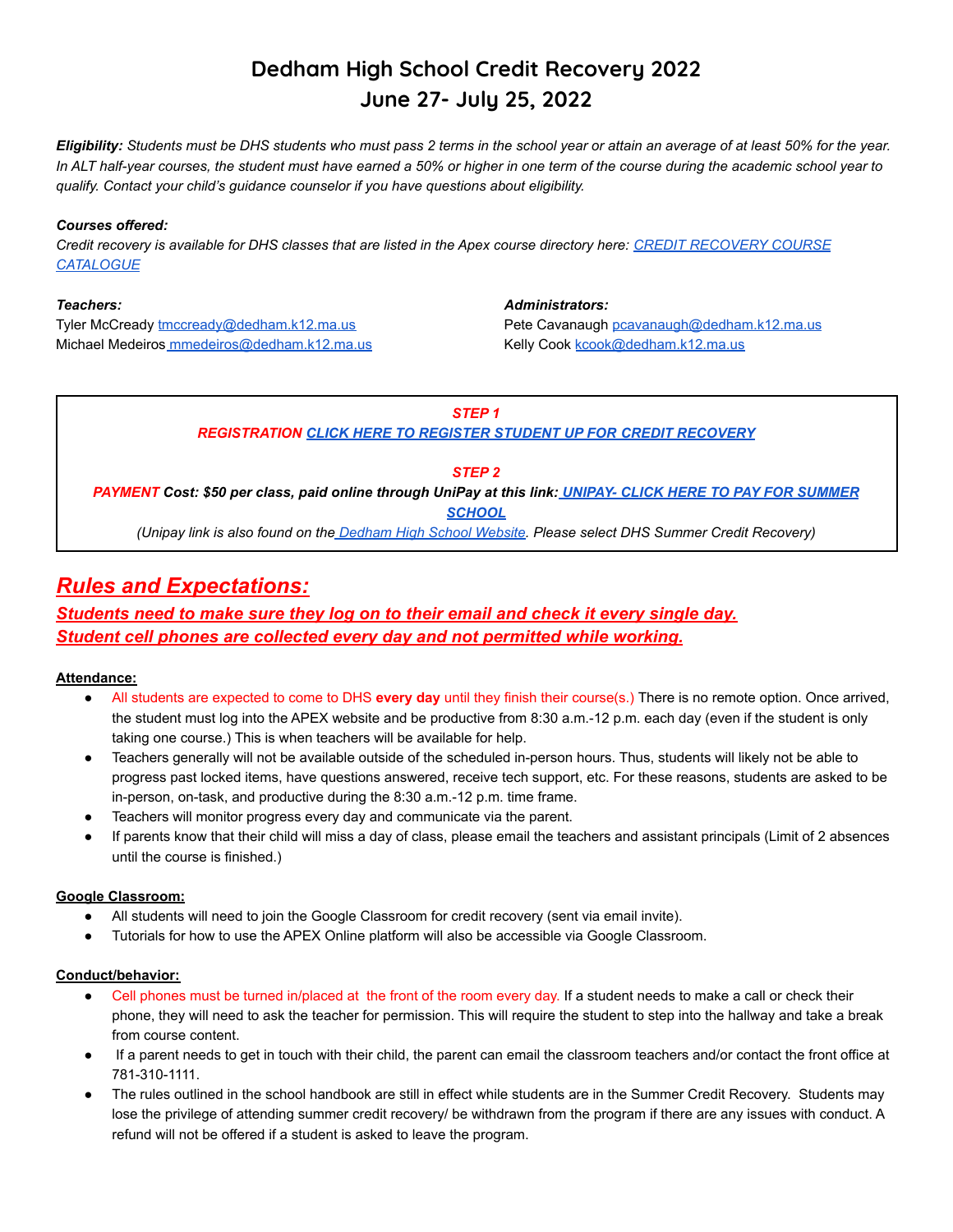If a student is not working (has head down for a long period of time, is off-task for a long time) the student will be redirected. If the behavior persists, the Assistant Principal may ask the teacher to lock all of the student's course content and may send the student home.

## **Communication about academic progress**:

- Progress notes will be emailed out to the parents once a week (sometimes more if deemed necessary.) Teachers will keep detailed records of student attendance and progress - parents may email the teachers at any time to check on their child's status. These reports will let you know each student's progress in their courses, as well as if they are on track to finish on time or if they are falling behind. We need parents to help the students stay on track to finish on-time! Thank you in advance, parents!
- Parents can opt in to receive text message notifications of their child's progress via Remind (instructions for joining will be sent via email).

## **Expectations of academic productivity:**

- Students are expected to make an average of 5-10% progress in the class per day (the online system provides percentage reports.) If this does not happen, the teachers will communicate this to the parent. If the student continues to not make effective progress due to a lack of effort, the Assistant Principal may put the student on warning and/or withdraw the child from the program and no credit will be awarded. Please note that the teachers can see when the student logs in and how much time the student spends engaging in the lesson.
- If a student is taking one class and completes 10% of the course per day, the student may be able to finish the course by June 11th!
- 5% is the minimum daily progress to finish ONE course on time. If two courses are being taken, the student will need to complete 10% daily progress in order to finish both courses by the end of the program. There will not be any extensions past the last day of credit recovery since there will not be staff available past the last day.
- Students are expected to remain on task. To that end, the students will not be permitted to spend time on other internet sites such as gaming sites, YouTube, ESPN, etc. The only website that should be open is the APEX summer credit recovery website and perhaps a google doc for note-taking.

## *Information about courses:*

- Students may take up to 2 courses in credit recovery.
- Students taking two courses must complete one course before moving on to the next course. Although both courses will be listed when logging into the program, only one course will be unlocked and allow for the student to work.
- The teachers will decide which course the student works on first (courses that are associated with a 4-year graduation requirement will always be worked on first, e.g., English, Math classes, etc.)
- Rate of completion: We have seen students finish a course in one week's time. If the student works diligently and puts in the time and effort upfront, the student can finish early! The sooner the student finishes his/her course work, the sooner he/she can be awarded a completion certificate and exit the summer credit recovery program (and enjoy the rest of the summer!)
- Finishing the course: Students are not considered finished with a course until they receive a completion certificate from the Credit Recovery Teacher. A digital copy will be sent via email.
- **● Academic Honesty: Students are not permitted to use outside websites or apps to assist them with course content, nor share answers with each other.**
- *Grading: Pass/Fail. Students who successfully complete Summer Credit Recovery will earn a grade of PASS. Credit Recovery courses are not GPA-weighted, but the students will receive 2.5 (for elective or half year courses) or 5 credits (for standard year-long courses.)*